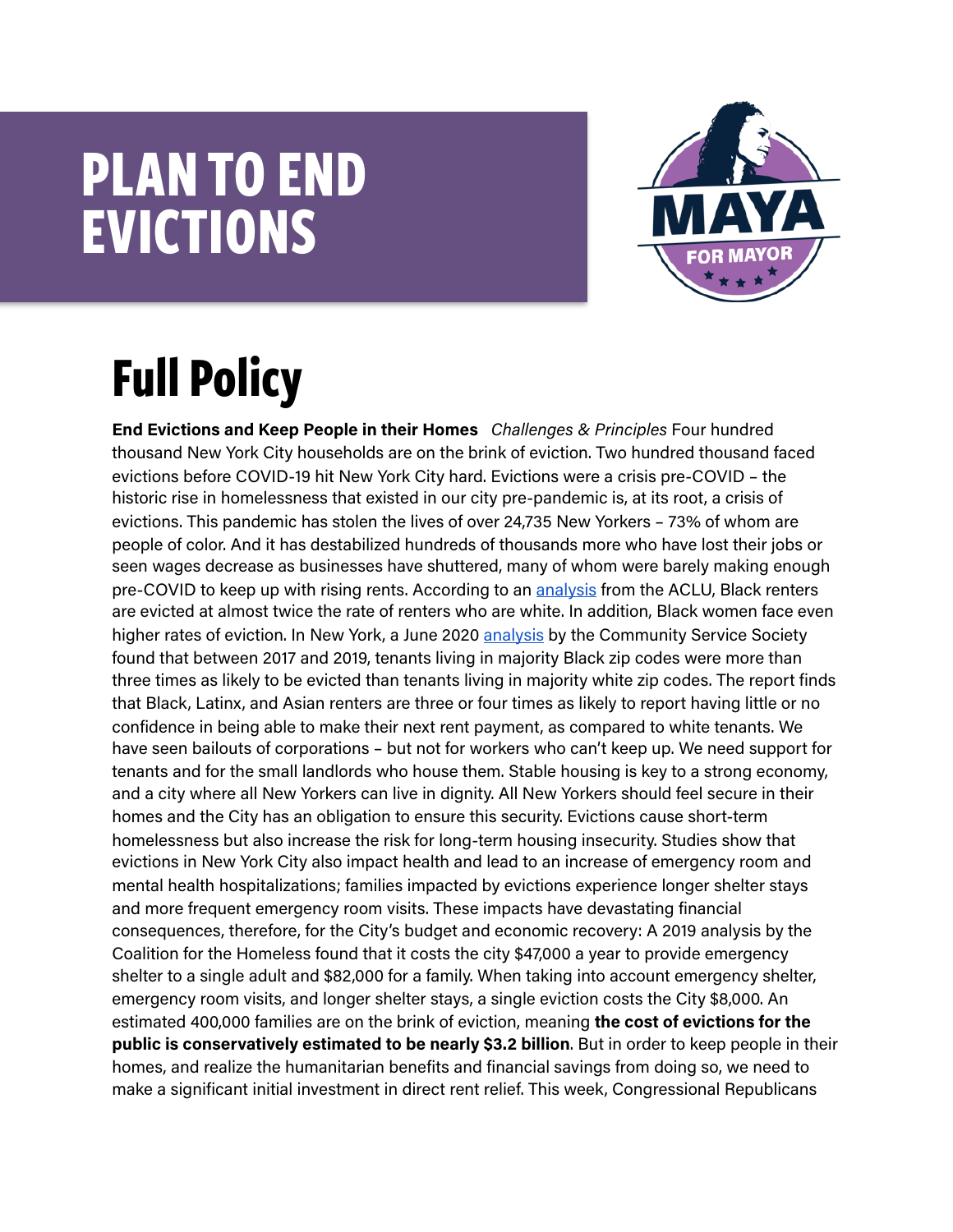finally stopped playing politics with people's lives and a COVID-19 relief package was passed. Based on initial estimates, we anticipate \$251M in Emergency Rental Assistance funding for the City. This will provide much-needed relief, but it still does not come close to addressing the massive housing crisis that has been exacerbated by this pandemic. We need a plan to:

- 1. Provide long-term solutions and stability instead of continuing the destabilizing pattern of providing month-by-month aid that does nothing to ease the painful psychic burden of housing uncertainty;
- 2. Stop New Yorkers hit by the crisis from being evicted;
- 3. Help small and nonprofit landlords who cannot afford to absorb the loss of nonpayments; and
- 4. Address the reality that many families will still fall into homelessness and require rapid relief to remain in, or return to, housing.

A Wiley Mayoral administration will direct federal stimulus money and funds from new progressive revenue sources, which might include a pied a terre tax, a vacancy tax, a mansion tax, and a stock transfer tax to address this problem holistically. We will partner with allies in Albany to ensure that New York City receives a proportionate share of the funds generated from these new revenue streams to adequately respond to the housing crisis.

## 1. **Fight for a True Eviction Moratorium for the Duration of the Crisis**

Right now, New Yorkers are hurting. Too many people have lost jobs or seen a decrease in wages and have been without the resources they need for months. They aren't purposefully withholding rent – they simply cannot pay it. And a single \$600 stimulus check will do little to ease this ongoing burden. A patchwork of temporary eviction moratoriums and late-arising extensions do not address this reality, especially when those moratoriums will expire and there will be nothing stopping landlords from initiating eviction proceedings immediately. We need to keep people in their homes and find ways to help resolve the outstanding balances so that we aren't simply delaying the inevitable. To achieve these goals, we will fight for:

- **A strong eviction moratorium** long enough to ensure that we have averted an eviction crisis that will trigger a massive homelessness stemming from this pandemic. This will require strategies at the federal and state level on how to appropriately fund an ongoing moratorium that recognizes that it has economic consequences. We will clearly communicate that timeline so that people have stability and the ability to plan.
- 2. **Transform Rent Relief and Bail Out Tenants and Small Landlords**

The rent relief that New York City residents have received to date hasn't come close to matching the needs of tenants in the wake of this crisis. The new changes to the federally-funded program announced this week still do not adequately address the problems facing New Yorkers. While switching to a landlord-based application system is helpful for tenants, it places a huge burden on small and nonprofit landlords who are often unable to navigate government bureaucracy. **This is especially troubling because a significant percentage of small landlords (landlords operating between 1-5 buildings) are people of color who live in the communities that have**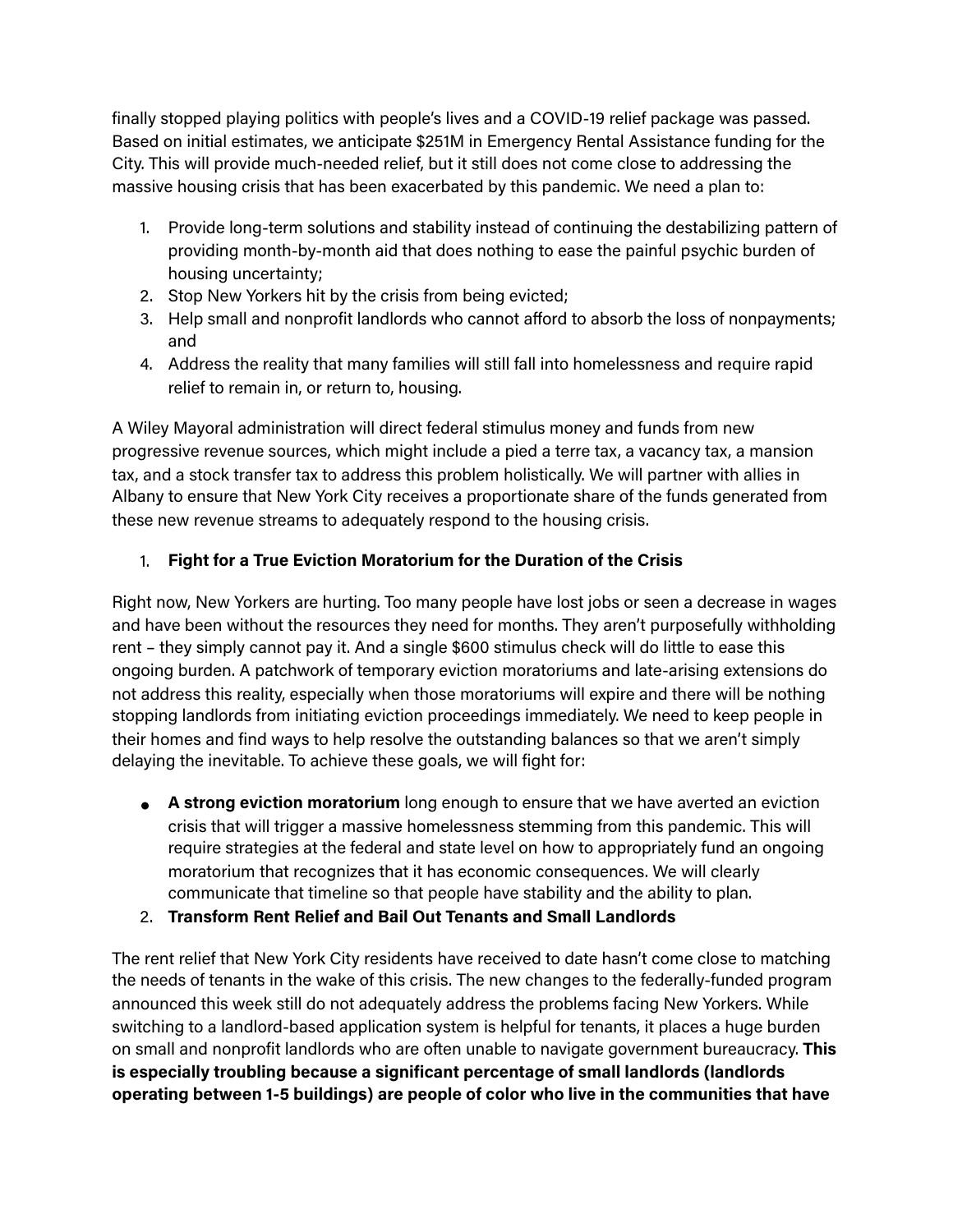**been disproportionately hurt by this pandemic. The[y are less likely to evict their tenants](https://medium.com/justfixnyc/examining-the-myth-of-the-mom-and-pop-landlord-6f9f252a09c), and ar[e less able to absorb](https://www.urban.org/urban-wire/black-and-hispanic-landlords-are-facing-great-financial-struggles-because-covid-19-pandemic-they-also-support-their-tenants-higher-rates) the extra costs associated with applying for and receiving aid.**  Ensuring the financial health of small landlords in communities of color is vital to protecting access to intergenerational wealth for people of color, in particular Black homeowners, and protecting this housing stock from speculative interests that have already begun to prey on neighborhoods such as East New York. These programs must be accessible to these owners. Additionally, we must ensure that implementation of this program and enforcement of the eviction moratorium remain a priority. We propose to:

- **Create an ambitious Citywide rent and tax relief program for small landlords and nonprofit landlords**. We will invest the \$251 million dollars of federal stimulus money in a direct rent relief program. This new program, administered through the City Departments of Finance and Housing Preservation & Development, will be a landlord-based application system**,** allowing qualifying landlords to receive relief directly for any back rent owed regardless of who their tenants are. While federal aid also provides financial resources to landlords, it does not guarantee that tenants will not be evicted, so we will ensure that these protections are enacted.
- We will ease the burden for participation by determining qualification in the program based on existing filings and application processes to ensure that small landlords are not unfairly eliminated from participation because they are unable to navigate a complex and bureaucratic application process. We will provide technical assistance for any additional application requirements by partnering with trusted and experienced neighborhood based organizations with translation capacity, and ensure that the moratorium is observed.
- Priority would be given to small and nonprofit landlords, and would give much-needed relief to tenants while still allowing landlords to receive necessary funds to make mortgage payments and investments in necessary repairs to provide tenants with safe housing conditions. Qualification would be based on a number of factors including overall landlord portfolio size, overall financial health of the landlord's portfolio, and priority for aid would flow to small and nonprofit landlords. The program would require that landlords who receive support comply with the same eviction moratorium as other landlords and would require nonharassment protections for tenants.
- Offer additional property tax deferment to small landlords in exchange for giving tenants the right to renew their lease with limited rent increases for five years (i.e., good cause eviction)
- 3. **Stronger eviction protections through increased legal representation.**

Tenants facing eviction should have a right to legal representation. New York City was the first large city in the country to establish a right to counsel for low income tenants. The model has been replicated in San Francisco and Cleveland. The program offers an income-based right to an attorney for those whose income is 200% of the poverty line or less. Evictions have dropped 41% overall since 2013, including a 15% drop in 2019. Legal representation has played a major role in protecting tenants during the pandemic. Overall, 84% of tenants who were represented by counsel remained in their homes. We will strengthen these protections by: